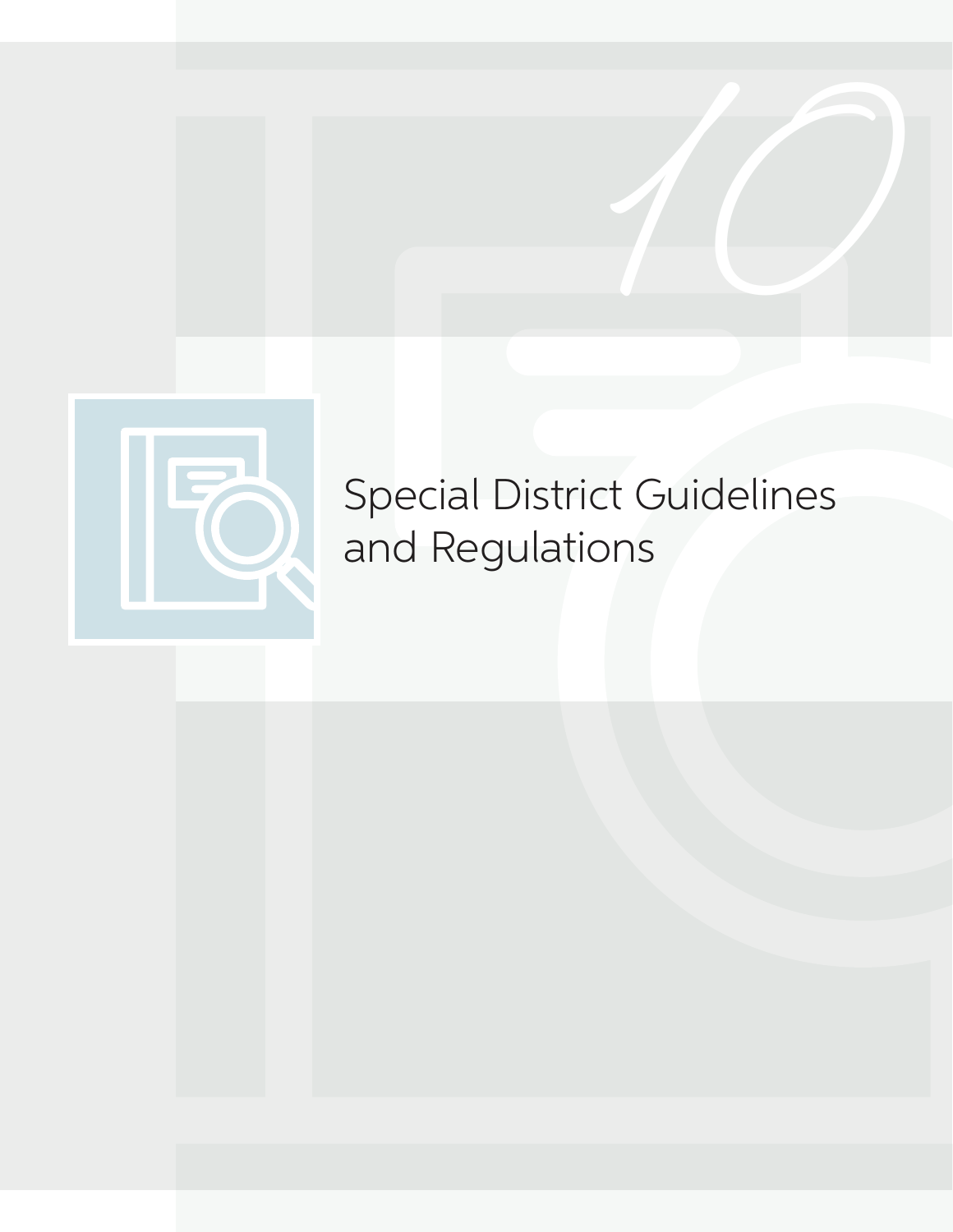## **CHAPTER 10—SPECIAL DISTRICT GUIDELINES AND REGULATIONS**

## *Table of Contents*

| 10-01            |                                             |  |
|------------------|---------------------------------------------|--|
| $10-02$<br>10-03 | RELATIONSHIP TO COLORADO REVISED STATUTES 3 |  |
|                  |                                             |  |
| 10-05            |                                             |  |
| 10-05-01         |                                             |  |
| 10-05-02         |                                             |  |
| 10-05-03         |                                             |  |
| 10-06            |                                             |  |
|                  |                                             |  |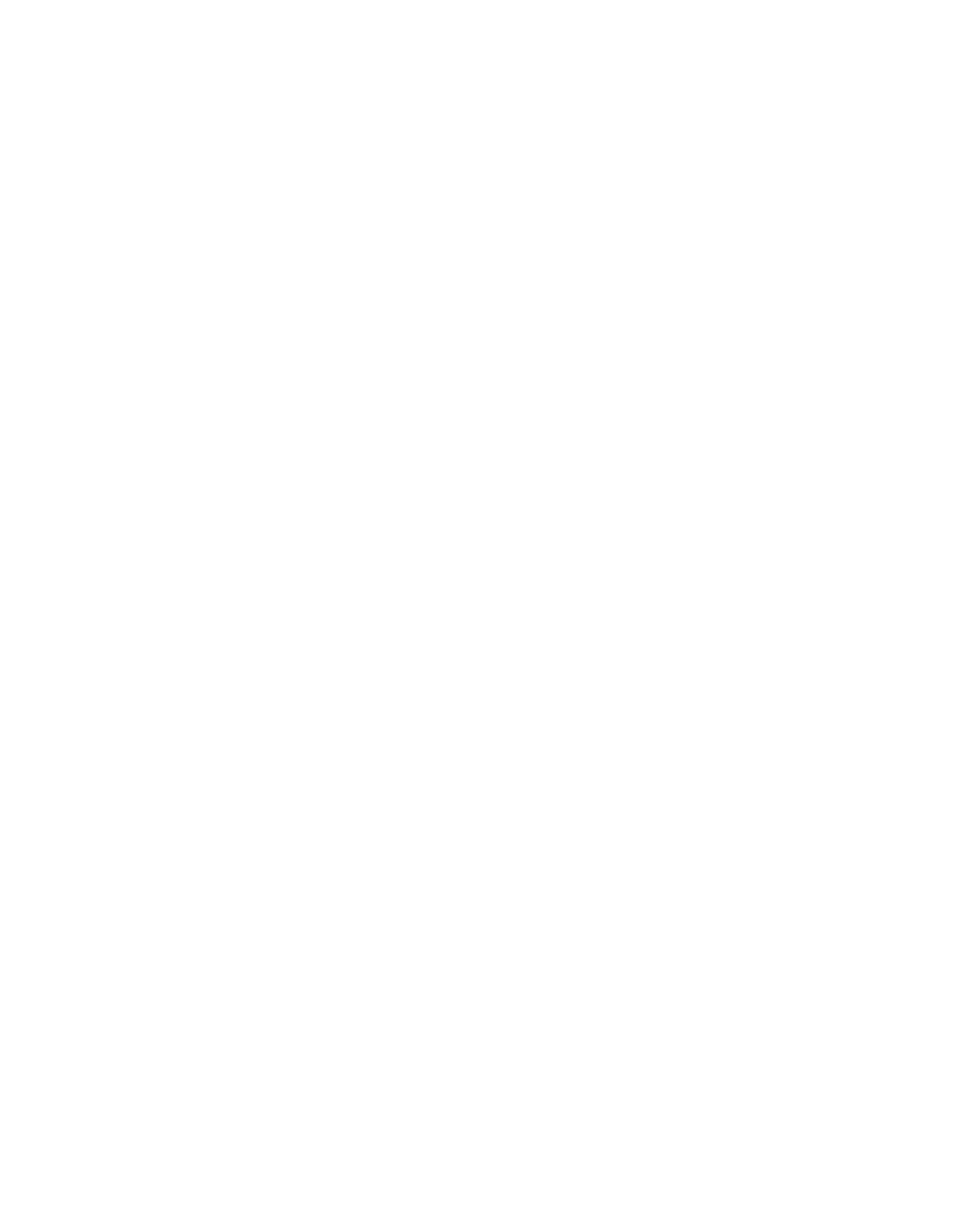### **Chapter 10—SPECIAL DISTRICT GUIDELINES AND REGULATIONS**

#### **10-01 PURPOSE**

This Chapter identifies the requirements for submittals and the procedures for review of Special District service plans in unincorporated Adams County.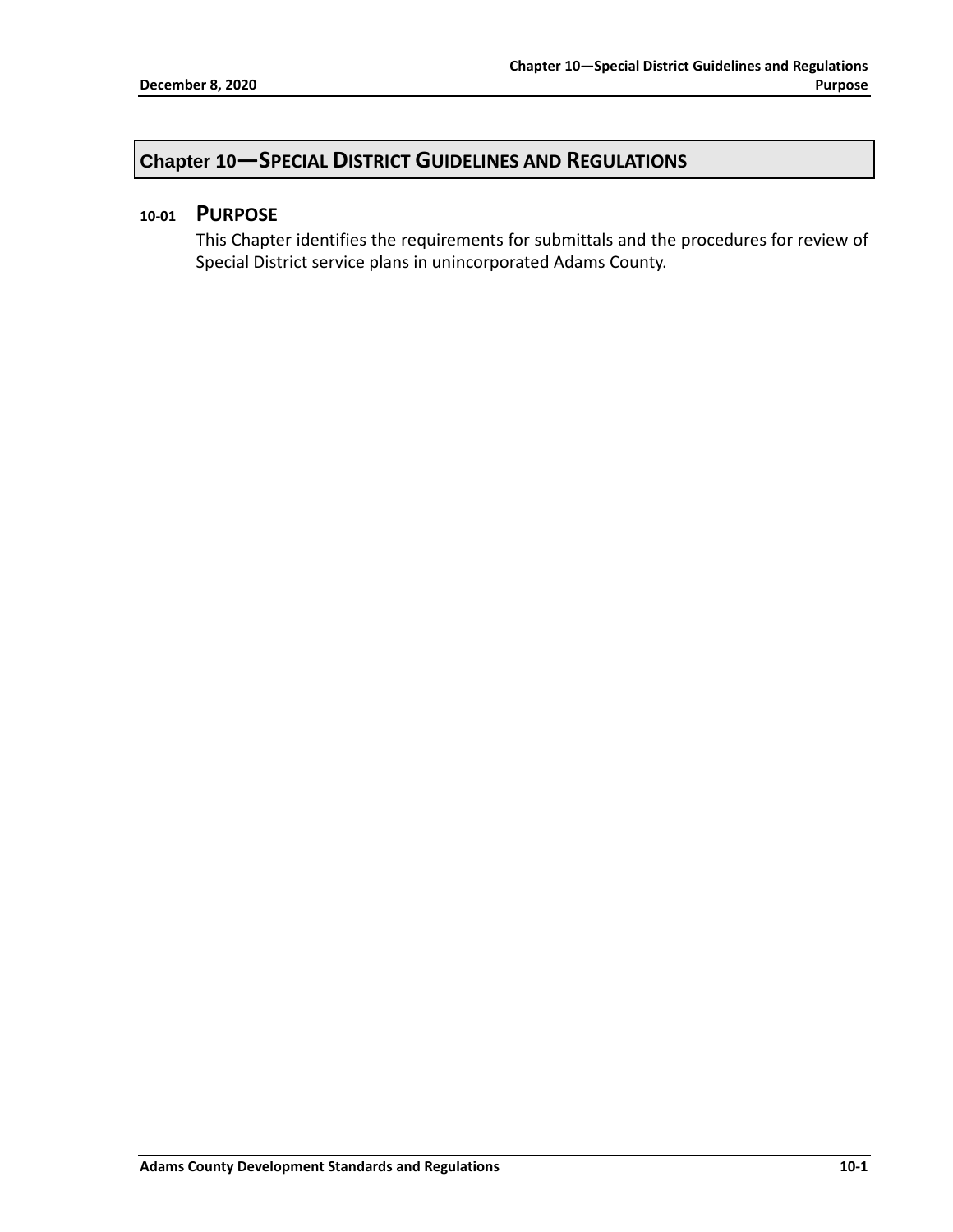#### **10-02 POLICIES**

These policies are the basis for these Special District standards and regulations:

- 1. Adams County encourages land development to occur in the incorporated areas of the County.
- 2. The creation of one (1) multi-purpose Service District is preferred over the proliferation of single-purpose Districts.
- 3. Before any service plan for the creation of a Title 32 District will be reviewed by the County, service provision from all existing service providers should be investigated to examine if the proposed services are available from other service providers.
- 4. If land development does occur in an unincorporated area, Adams County encourages service provision be acquired through an existing service provider by agreement or inclusion. The County recognizes, however, that in certain circumstances a new Special District may be the most logical and economical alternative for service. If this is the case, the County advocates the formation of a Metropolitan District.
- 5. Adams County will only consider in public hearing complete service plans as defined in these standards and regulations.
- 6. Adams County promotes cooperation with other governmental jurisdictions in the planning process and in the service plan review process.
- 7. When a new Special District is proposed in partner with a Planned Unit Development, the proposed District formation should be coordinated with the Planned Unit Development application.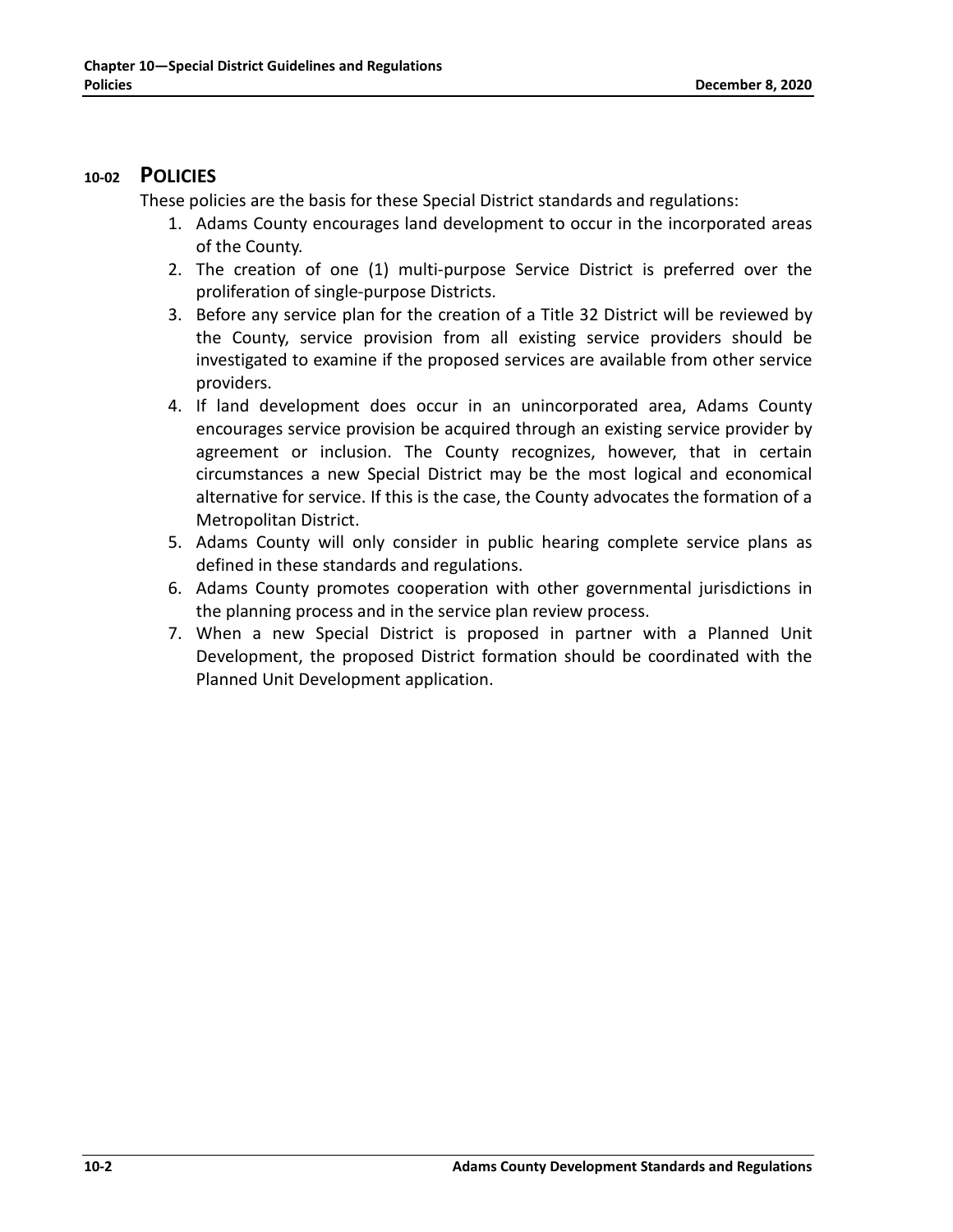### **10-03 RELATIONSHIP TO COLORADO REVISED STATUTES**

These standards and regulations correspond to C.R.S. Sections 32-1-201 to 208, and are designed to be used with and as an addition to the Colorado Revised Statutes.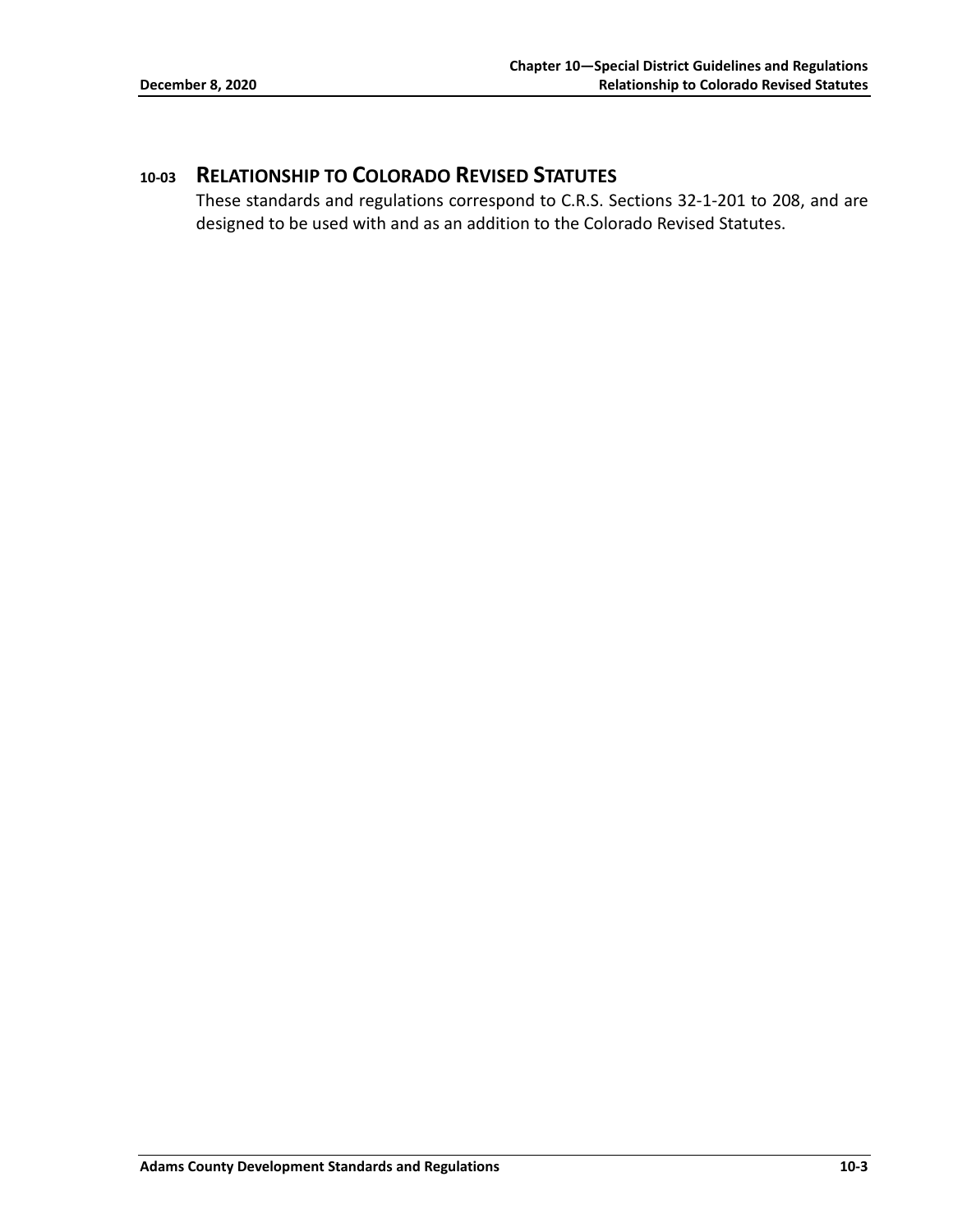#### **10-04 SCOPE**

These standards and regulations apply to all service plans for those Special Districts that propose to have any portion of the District located in unincorporated Adams County.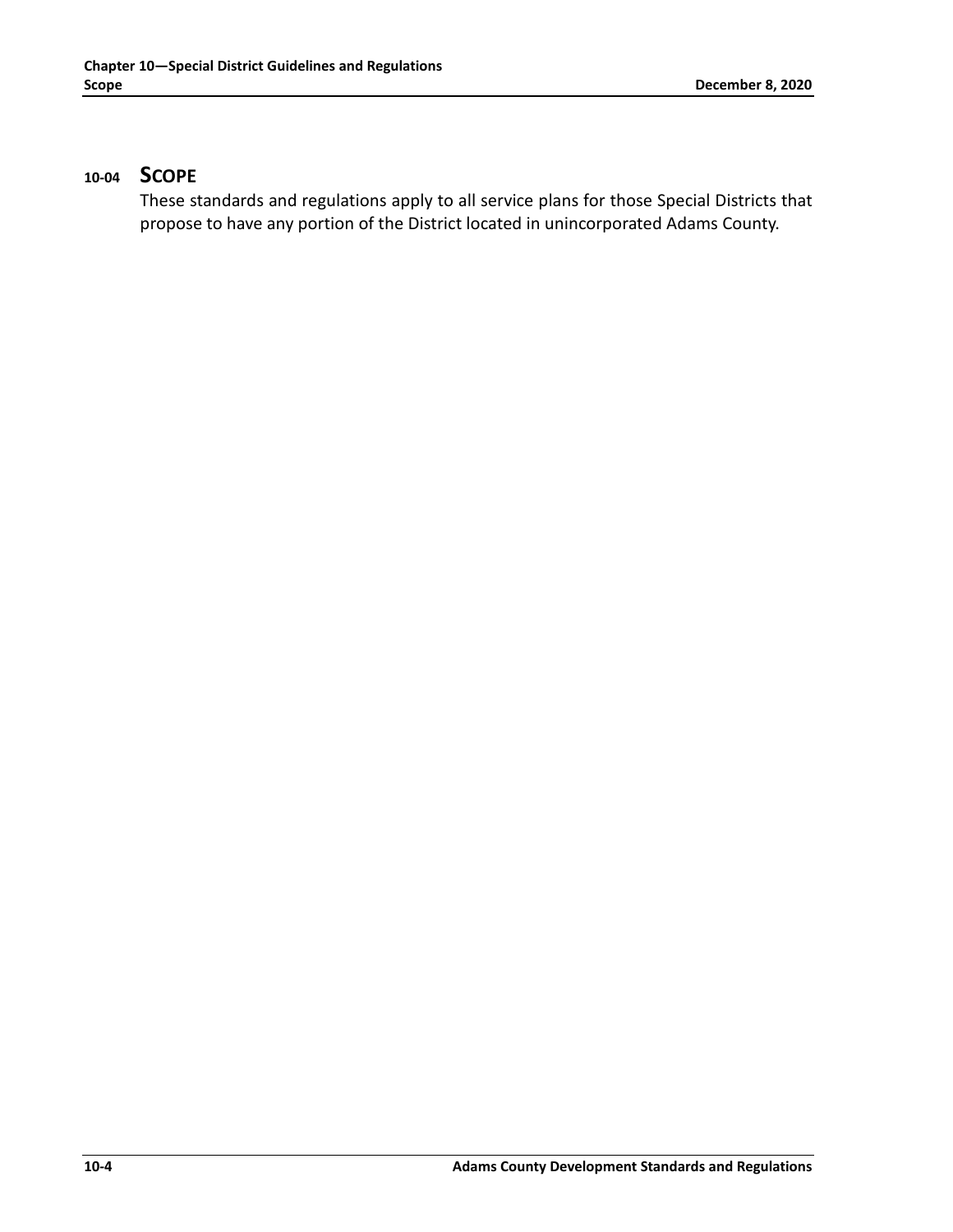#### **10-05 SUBMITTAL AND REVIEW PROCESS**

The submittal and review process will follow the sequence of actions listed below. This process corresponds to C.R.S. Section 32-1-202 (1), concerning the filing of the service plan which states:

#### **10-05-01 SUBMISSION OF SERVICE PLAN REQUIRED**

Persons proposing the organization of a Special District, except for a Special District which is contained entirely within the boundaries of a municipality shall submit a service plan to the Board of County Commissioners of each county which has territory included within the boundaries of the proposed Special District prior to filing for the organization of the proposed Special District in any District Court.

#### **10-05-02 REVIEW OF A SERVICE PLAN**

#### **10-05-02-01 REVIEW AUTHORITY**

Authority of the Board of County Commissioners: In review of a service plan, C.R.S. Section 32-1-203 gives the Board of County Commissioners the authority:

- 1. To approve without condition or modification the service plan submitted;
- 2. To disapprove the service plan submitted; or
- 3. To conditionally approve the service plan subject to the submission of additional information relating to or the modification of the proposed service plan.

#### **10-05-02-02 REVIEW CRITERIA**

C.R.S. Section 32-1-203 (2) of the state statutes also lists two (2) sets of review criteria the Board of County Commissioners must consider in their decision.

#### **10-05-02-02-01** *REQUIRED FINDINGS*

The Board of County Commissioners shall disapprove the service plan unless evidence satisfactory to the Board of each of the following is presented:

- 1. There is sufficient existing and projected need for organized service in the area to be serviced by the proposed District;
- 2. The existing service in the area to be served is inadequate for present and projected needs;
- 3. The proposed Special District is capable of providing economical and sufficient service to the area within its proposed boundaries; and
- 4. The area to be included in the proposed Special District has, or will have, the financial ability to discharge the proposed indebtedness on a reasonable basis.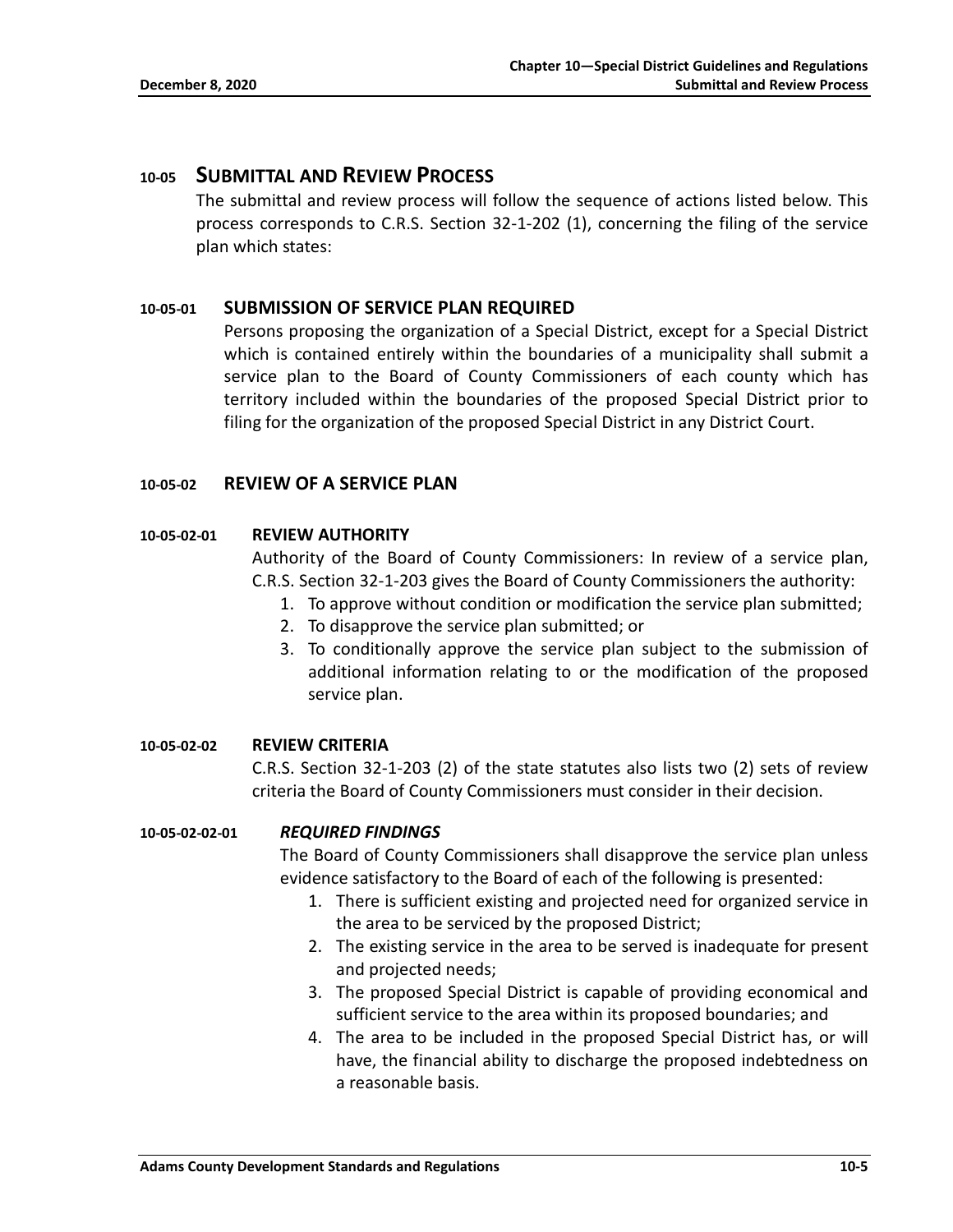#### **10-05-02-02-02** *DISCRETIONARY FINDINGS*

The Board of County Commissioners may disapprove the service plan if evidence satisfactory to the Board of any of the following, at the discretion of the Board, is not presented:

- 1. Adequate service is not, or will not be, available to the area through the County, other existing municipal or quasi-municipal corporations, including existing Special Districts, within a reasonable time and on a comparable basis;
- 2. The facility and service standards of the proposed Special District are compatible with the facility and service standards of each county within which the proposed District is to be located and each municipality which is an interested party under C.R.S. Section 32-1- 204 (1);
- 3. The proposal is in compliance with a master plan adopted pursuant to C.R.S. Section 30-28-106;
- 4. The proposal is in compliance with any duly adopted county, regional, or state long-range water quality management plan for the area; and
- 5. The creation of the proposed District will be in the best interest of the area proposed to be served.

#### **10-05-02-03 REVIEW PROCESS**

The service plan submittal and review process will follow these steps:

#### **10-05-02-03-01** *PRE-APPLICATION CONFERENCE*

Persons proposing the formation of a Special District (the Applicant) shall contact the Director of Community and Economic Development in the early stages of the proposal for a preapplication conference. This conference is used to identify any concerns early in the process and to evaluate the feasibility of the proposed service plan.

**10-05-02-03-01-01** *Pre-application Submittal*

The Applicant shall submit the following prior to the preapplication conference:

- 1. A Pre-application form.
- 2. A Pre-application fee.
- 3. A map and/or sketch at an easily readable scale showing:
	- a. The boundaries of the proposed special district
	- b. Relationship of the special district to surrounding topographic and cultural features such as roads, streams, and existing governmental or quasi-governmental entities
- 4. A draft service plan in the format of the County's Model Service Plan provided for in the application materials.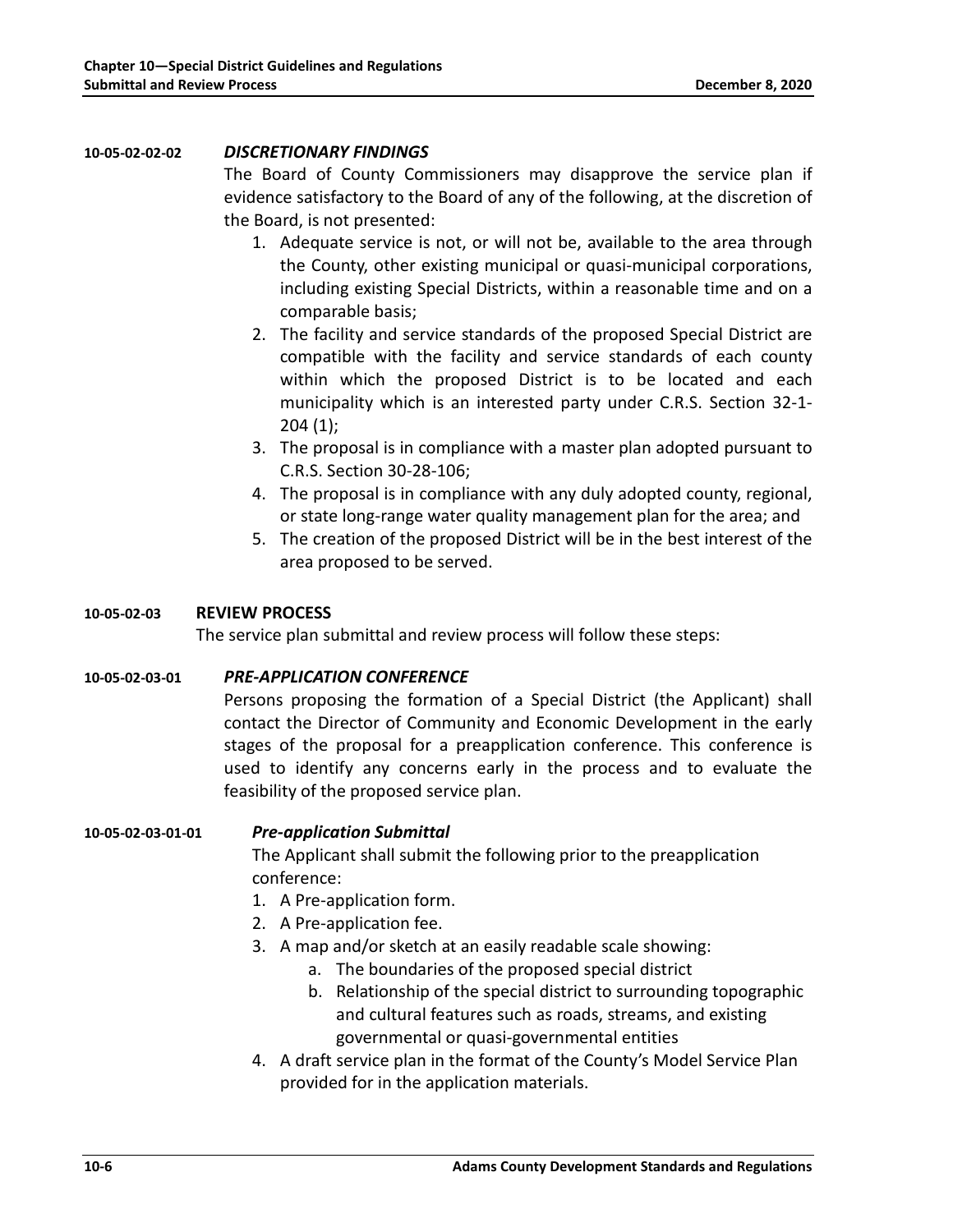**10-05-02-03-01-02** *Pre-application Review*

The County shall review the draft service plan for consistency with the Colorado Revised Statutes and these standards and regulations. The County will forward any comments to the Applicant within (30) days after the Preapplication Conference. These comments may include suggested changes concerning format, content and adherence to the state statutes and County regulations.

**10-05-02-03-02** *APPLICATION SUBMITTAL*

After reviewing the comments, the Applicant shall submit one (1) copy of the service plan to the Office of the Adams County Clerk and Recorder and a copy of the service plan and the required application fee to the Director of Community and Economic Development.

**10-05-02-03-02-01** *Review*

The County will review the service plan to ensure it meets the requirements outlined in the County regulations as well as the requirements of the Colorado Revised Statues. The service plan and associated financing plan may be referred to an Independent Financial Advisor for review in accordance with 10-05-03-03-02-02.

#### **10-05-02-03-02-02** *Referral*

The Director of Community and Economic Development shall refer the service plan to all municipalities and existing Special Districts, within a radius of three (3) miles from the boundaries of the proposed District. In addition, in support of Adams County's policy to coordinate land development planning, the service plan shall be referred to any municipality whose Intergovernmental Agreement with the County includes any part of the area proposed to be in the District, and to the appropriate School District or Districts for information and comment. The District Review Team shall review the service plan and shall submit all comments, findings and recommendations, including those from referral agencies, in the form of a staff report to the applicant, the Planning Commission and the Board of County Commissioners.

**10-05-02-03-03** *PUBLIC HEARING*

**10-05-02-03-03-01** *Planning Commission*

A hearing will be scheduled before the Planning Commission at which hearing the Planning Commission shall consider the service plan and recommend denial, conditional approval, or approval to the Board of County Commissioners. A recommendation shall be forwarded to the Board of County Commissioners within thirty (30) days after the service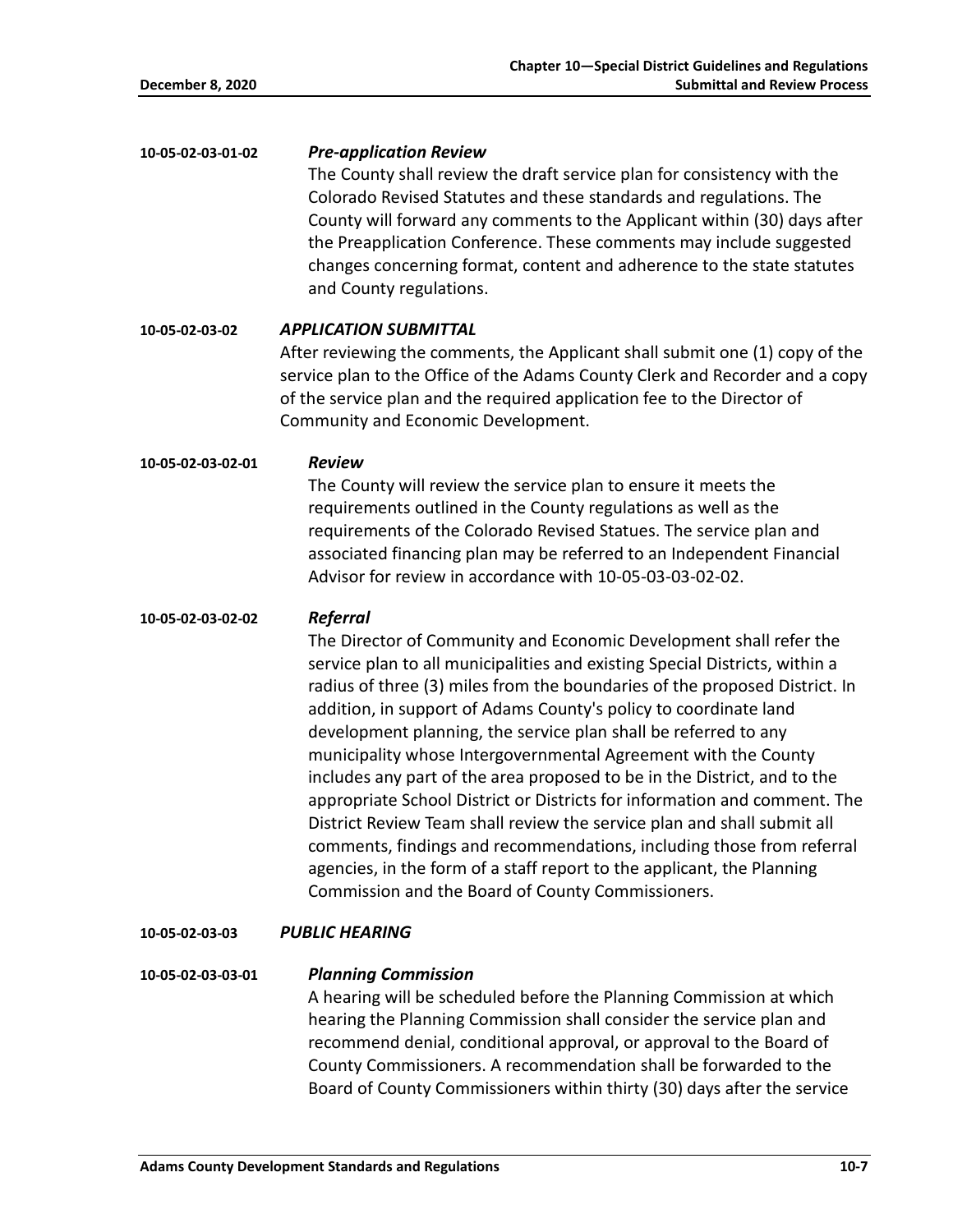plan was heard by the Planning Commission. A proposed health service district or health assurance district shall not be referred to the Planning Commission and shall instead be heard by only the Board of County Commissioners.

#### **10-05-02-03-03-02** *Board of County Commissioners*

The Board of County Commissioners shall consider the service plan at public hearing and shall deny, conditionally approve, or approve the service plan. If the Board of County Commissioners finds sufficient information has not been presented at the scheduled hearing, the Board may continue the hearing on the service plan for a period not to exceed thirty (30) days unless the proponents of the special district and the Board of County Commissioners agree to continue the hearing for a longer period.

#### **10-05-03 CONTENTS OF THE SERVICE PLAN**

The county requirements include each of the items listed in C.R.S. Section 31-1-202 (2), and the further specifications stated in these standards and regulations.

#### **10-05-03-01 RELATIONSHIP BETWEEN SUBMITTAL REQUIREMENTS AND REVIEW CRITERIA**

In order to assist the Applicant in the preparation of the service plan, the County offers some examples of how it may review the criteria from the state statutes. It is important the applicant understands the relationship between the submittal requirements and the review criteria.

- 1. Projected need for the District may be determined by the zoning and by reasonable market projections.
- 2. The map of the proposed District and the explanation of services may be used to review the criterion to determine if the existing service to the area is inadequate.
- 3. Sufficient service may be evaluated through an examination of the site plan and the description of the facilities, including standards and cost estimates. Economical service may be evaluated through an examination of the financial plan and the cost estimates.
- 4. The financial abilities of the District may be evaluated by examining the financial plan and by determining if the financial plan includes reliable and reasonable projections of market performance. For Districts of certain size and impact, a market study may be the appropriate vehicle to demonstrate the validity of the District's development assumptions.
- 5. In evaluating the criterion that adequate service will not be available through other means, the County may take into consideration the distance of the proposed District from existing service providers and the expansion and/or master plans of those providers in examining the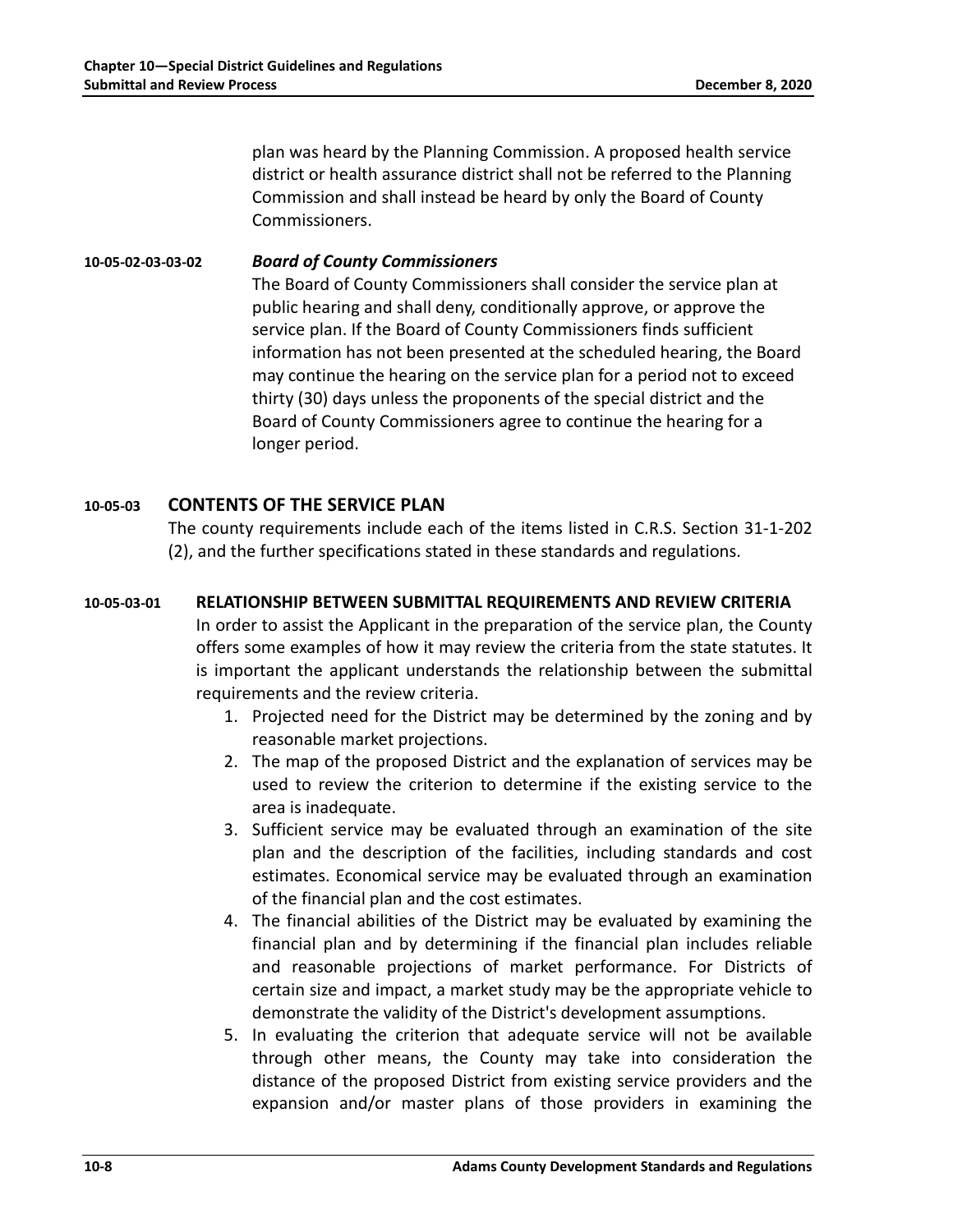provision of service in a "reasonable time". Also important in the evaluation of this criterion is the information concerning the investigation of all service provision alternatives. In evaluating services on a "comparable basis", the review may be similar to that for the review of "economical and sufficient service".

- 6. The detailed explanation of the facilities and improvements may be used to review the criterion to determine if the proposed standards of the District are compatible with existing standards. The applicant needs to demonstrate that the planned improvements the District proposes to make, such as roads and water and sewer lines, meet the specifications of the County, existing Special Districts, and any interested party.
- 7. The proposed District must be in conformance with the Adams County Comprehensive Plan as well as the master plans of any applicable city, which is an interested party. If proposed Districts are to be located in areas included in an Intergovernmental Agreement between Adams County and one of the municipalities in the County, the service plan will be evaluated in terms of said agreement.
- 8. The current Clean Water Plan prepared through the Denver Regional Council of Governments and adopted by the Water Quality Control Commission is the official long-range water quality management plan for Adams County and will be used to satisfy this criterion.
- 9. The "best interest" may be evaluated by reviewing the service plan and comparing it to other viable alternative means of providing the proposed services. This review may take into consideration the master plans of the municipalities in the area, the plans for existing Special Districts, and the plans for any water user associations or other providers.

#### **10-05-03-02 STATE REQUIREMENTS**

The service plan shall include all requirements as stated in C.R.S. 32-1-202(2).

#### **10-05-03-03 COUNTY REQUIREMENTS**

#### **10-05-03-03-01** *STANDARDS OF PREPARATION*

In addition to its contents, the service plan should meet the standards required of a professionally prepared document. The narrative should be presented clearly; any maps or other graphics should be legible and contain explanatory legends, titles, and text. The plan should contain a table of contents, be well organized, and clearly demonstrate it meets the requirements as stated in the state statutes and in these regulations.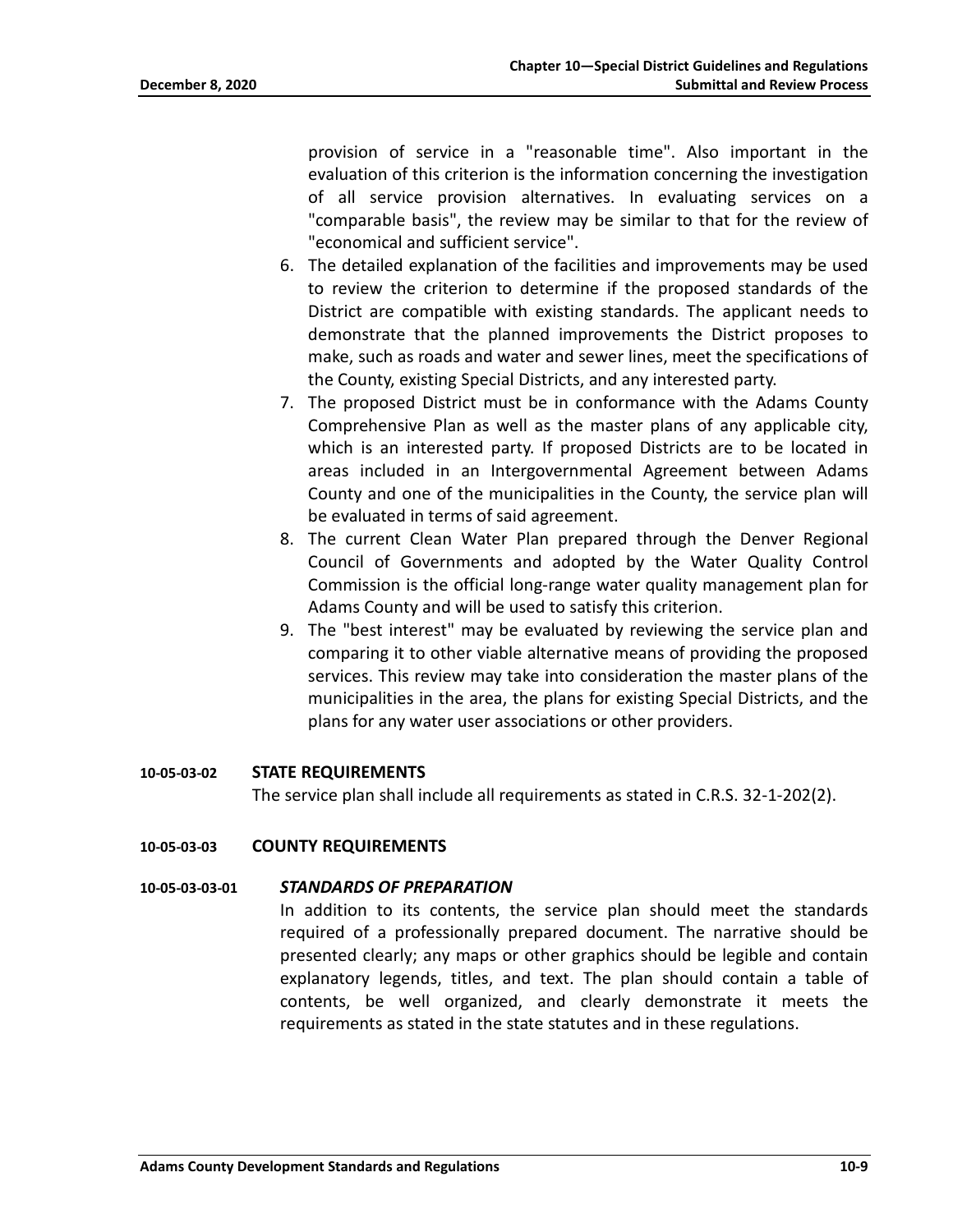#### **10-05-03-03-02** *COUNTY SUBMITTALS*

#### **10-05-03-03-02-01** *Description of the District*

The plan shall include an explanation of the proposed services and a discussion of the criteria, such as buildout rate or market conditions, which would be used to determine when and if certain services are to be supplied. This requirement is similar to the requirement of the financial plan (below), which asks for a description of any phasing plans.

#### **10-05-03-03-02-02** *The Financial Plan*

This is the most important Section of the service plan. All figures shall be in constant dollars. The County may, at the discretion of the Director of Community and Economic Development, refer the service plan to the County's Independent Financial Advisor. The County shall assess a fee in accordance with the County's fee schedule, if the service plan is referred to the County's Independent Financial Advisor.

The financial plan shall contain but is not limited to:

- 1. A letter from the person or organization responsible for the financial plan evaluating the financial and economic presentation and identifying sources and methods used in estimating interest rates, buildout rates, mill levy, and other data included in the plan.
- 2. A development anticipation section, which describes development projections in amount, time, type, and value. These projections should be supported by a market research report and an opinion letter from a market analyst acceptable to Adams County.
- 3. A pro forma with a year by year listing for the period of expected indebtedness beginning with the expected date of District formation. The pro forma shall include a detailed description of all funding mechanisms to be employed by the District. This pro forma shall list individual yearly totals for bond issues, debt service, operating and maintenance expenses, legal and administrative expenses, capital expenses, buildout rate, assessed valuation, mill levy, facility fees, other fees, and all other costs and revenues. Any extraordinary or one-time expenses shall be explained.
- 4. Maximum bonded indebtedness proposed to be incurred by the District and justification for said amount of indebtedness. Because the issuance of bonds by one entity may adversely affect the bond rating of another entity due to overlapping debt, the plan shall contain a list of indebtedness for all cities, counties, and Special Districts within which the proposed District will be included.
- 5. A description of the scheduling and phasing of improvements and their relationship to the financial stability of the District.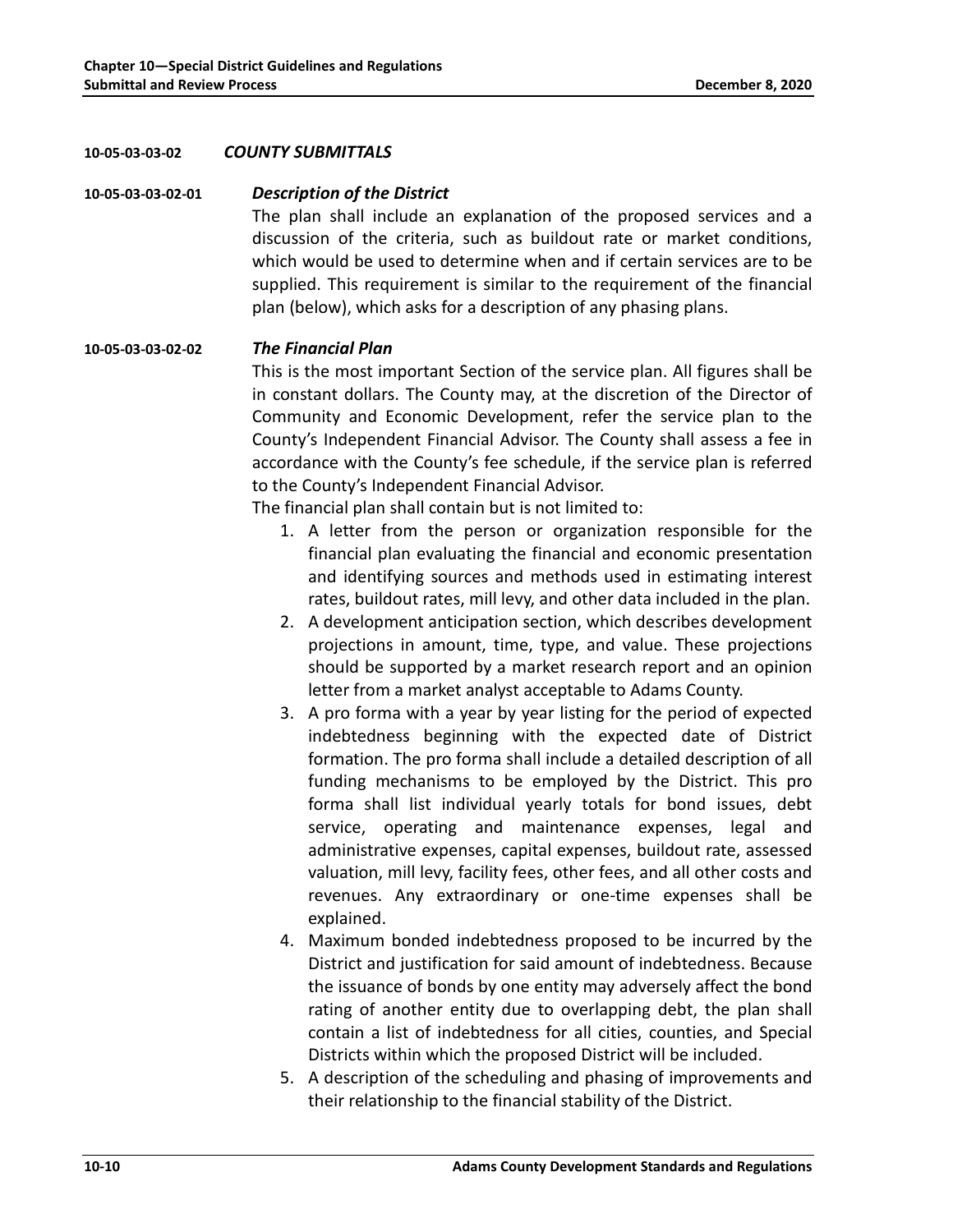- 6. If the financial plan identifies any contributions by the developer to the District, any agreement between the developer and the proposed District explaining the developer's financial participation shall be included.
- 7. A description of the flexibility, which has been built into the financial plan, including alternative means of repaying the debt, if the estimated revenue stream is not realized.
- 8. A description of the total cost of improvements proposed in the development and the percentage of those improvements to be financed by the proposed District.
- 9. A list of mill levies and other fees for Districts supplying similar services for a similar market located in the region.
- 10. The maximum mill levy proposed by the District.
- 11. The total of all mill levies currently imposed on property within the proposed District.

#### **10-05-03-03-02-03** *Site Plan*

This plan shall show the entire boundary of the proposed District and clearly delineate the location of any current improvements within the proposed District boundaries, any improvements planned by the District, and any development currently built or planned to be built within the District:

- 1. The sheet size shall be 18" vertical by 24" horizontal with a scale of 1" = 200' or other scale as approved by the Director of Community and Economic Development.
- 2. Noted on the plan, shall be the date of preparation and last revision, and clear identification of the location of proposed services and/or improvements, and the names of abutting subdivisions (in the case of unplatted land the word "unplatted" shall appear).

#### **10-05-03-03-02-04** *Map of the Proposed District*

There shall be included in the service plan a map of the proposed District and the surrounding area.

1. The map shall be legible, shall contain explanatory legends, titles and text and shall show the District boundaries and the relationship of the proposed District to the surrounding area within a three (3) mile radius. The map shall identify all municipalities and existing Special Districts within said radius. Also identified on this map or on a separate map shall be the existing zoning within the proposed District and the zoning for properties within a three (3) mile radius.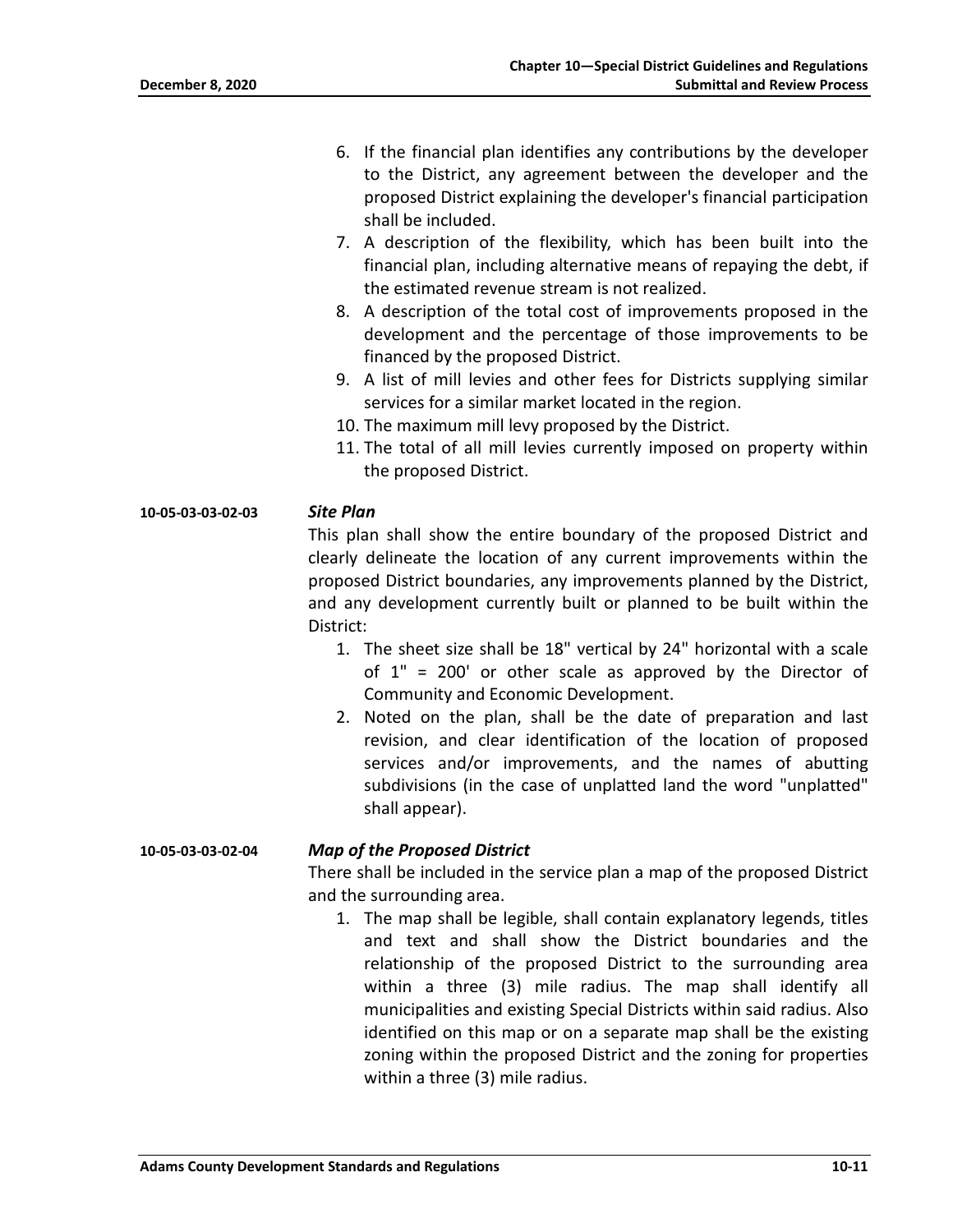2. Accompanying the map shall be a list of the services proposed to be supplied by the District provided by each of the municipalities and Special Districts shown on the map.

#### **10-05-03-03-02-05** *A Complete Description of any Facilities to be Constructed*

Though the construction costs are summarized in the financial plan, under this requirement detailed descriptions and cost estimates for all the facilities and improvements shall be included. All materials and labor costs for each planned facility shall be estimated and the facilities shall be shown to be compatible with the standards of Adams County and each interested party as defined in C.R.S. Section 32-1-203 (b).

#### **10-05-03-03-02-06** *Service Agreements*

The applicant shall provide a copy of any signed, proposed, or promised service agreements between the District and any municipality, District, or other existing or proposed service provider, and shall contact all service providers in a three (3) mile radius by certified mail in a form to be approved by the District Review Team.

#### **10-05-03-03-02-07** *Additional Information*

- 1. If the proposed Special District is being formed in partner with a Planned Unit Development, the service plan review process and the Planned Unit Development review process should be coordinated. The review processes should occur concurrently and the proposed District should be identified as a service provider in the Planned Unit Development application.
- 2. An explanation of the proposed District's policy for inclusion which provides objective procedures for the determination of costs, standards and criteria to allow the orderly extension of services to developable adjacent lands.
- 3. A list of the persons or organizations responsible for each Section of the service plan to include the name and telephone numbers of the engineer, the legal counsel, the developer, and the financial analyst.
- 4. A legal description of the area to be included in the proposed Special District.
- 5. A list of all persons, corporations, and other private or public entities involved in the formation of this District and an explanation of the role played by each of those involved, and a discussion of the entities' previous work in Adams County or the region related to District and land development.
- 6. A list of owners of real property within and adjacent to the proposed District.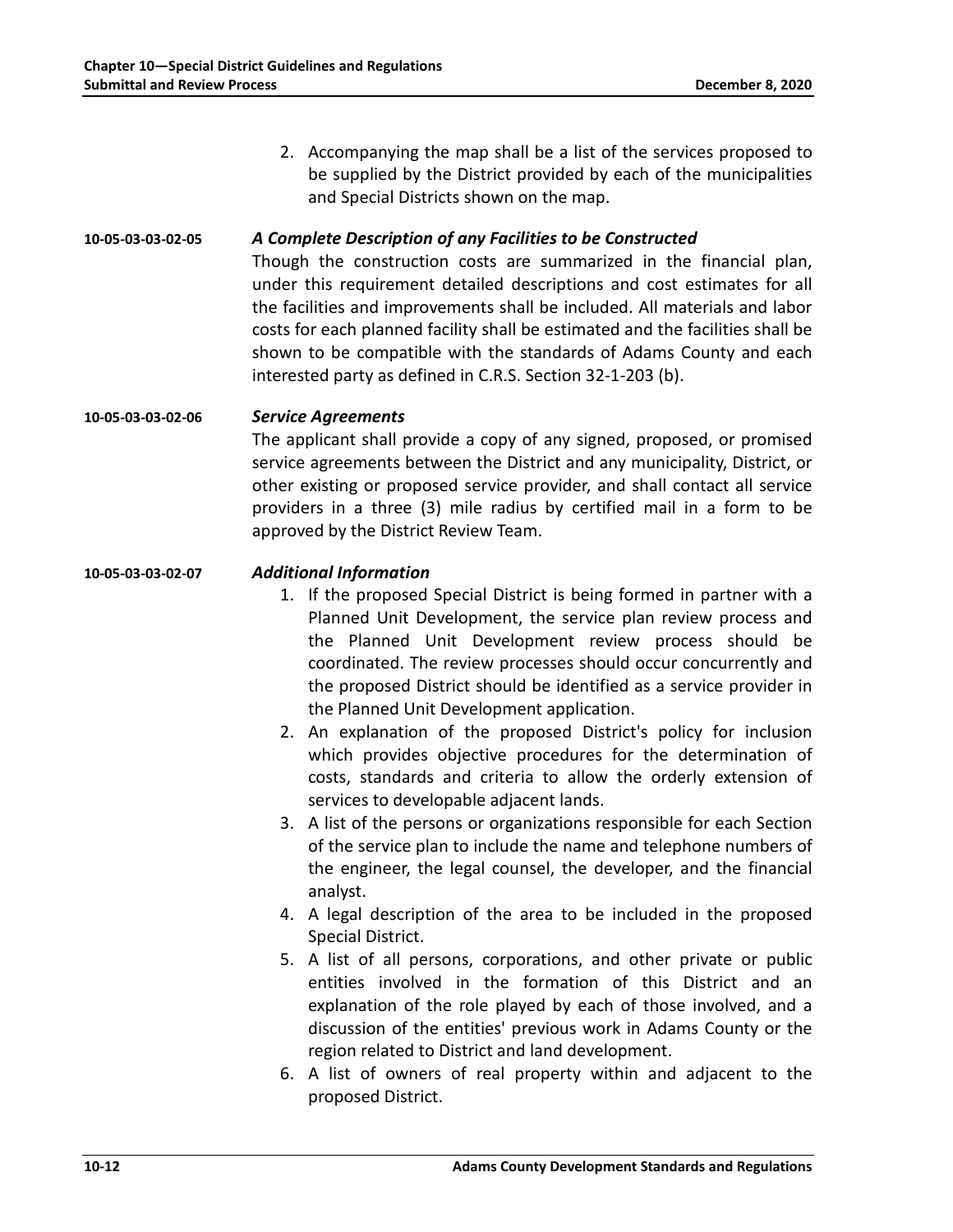7. Proof of ownership of all property within the District. If the proposed District includes any property owned by someone other than the petitioners, evidence of such owners' consent to the formation of the District shall be provided in a form acceptable to Adams County.

#### **10-05-03-03-02-08** *Special Review Fee*

In addition to the processing fee, the applicant must make a deposit with the County for payment of reasonable direct fees for special review of the service plan in the amount provided for by state statute, Section 32-1- 202(3), Colorado Revised Statutes, as amended.